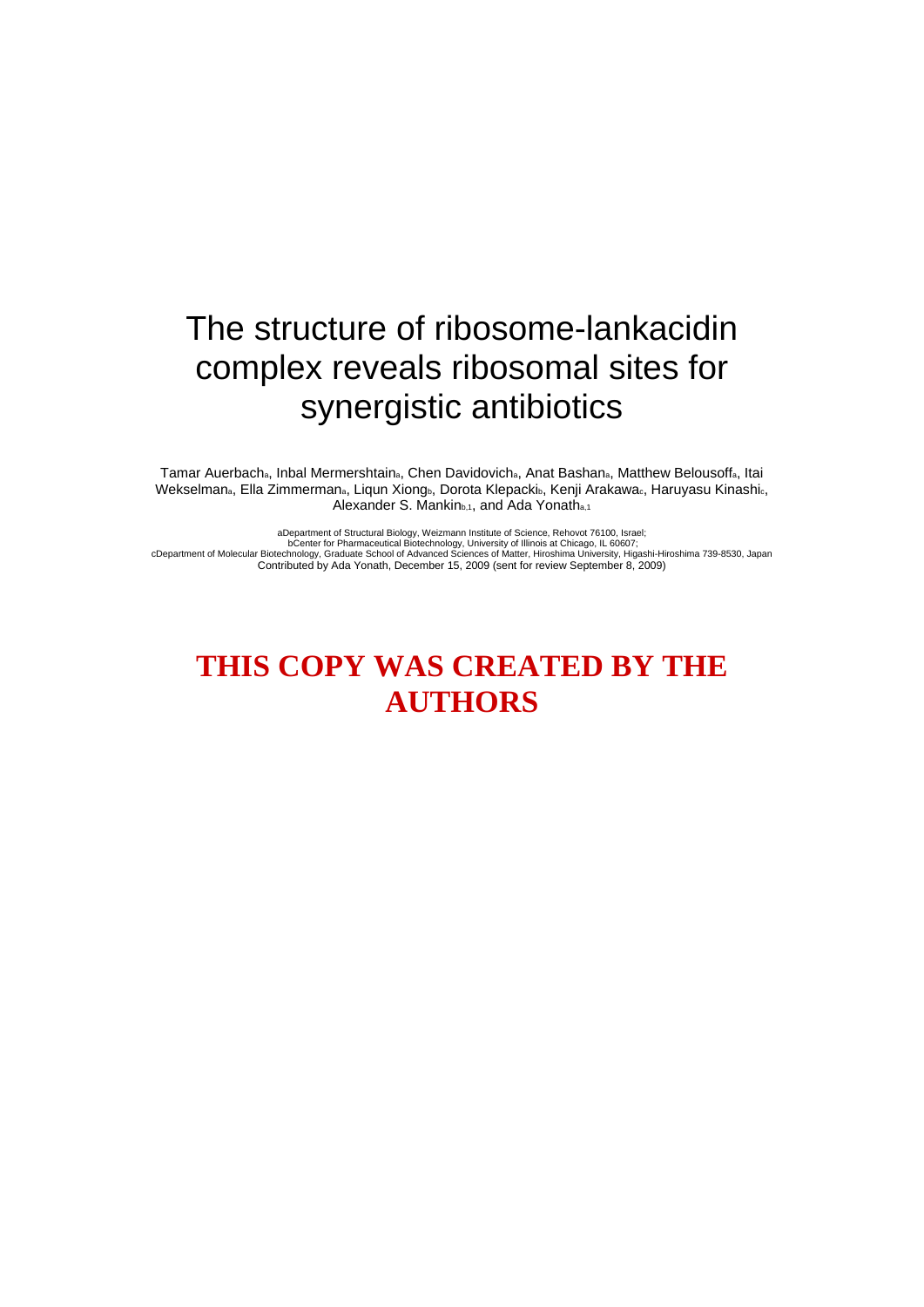## The structure of ribosome-lankacidin complex reveals ribosomal sites for synergistic antibiotics

Tamar Auerbachª, Inbal Mermershtainª, Chen Davidovichª, Anat Bashanª, Matthew Belousoffª, Itai Wekselmanª, Ella Zimmerman<sup>a</sup>, Liqun Xiong<sup>b</sup>, Dorota Klepacki<sup>b</sup>, Kenji Arakawa', Haruyasu Kinashi', Alexander S. Mankin<sup>b,1</sup>, and Ada Yonath<sup>a,1</sup>

®Department of Structural Biology, Weizmann Institute of Science, Rehovot 76100, Israel; ®Center for Pharmaceutical Biotechnology, University of Illinois at Chicago, IL 60607; and 'Department of Molecular Biotechnology, Graduate School of Advanced Sciences of Matter, Hiroshima University, Higashi-Hiroshima 739-8530, Japan

Contributed by Ada Yonath, December 15, 2009 (sent for review September 8, 2009)

Crystallographic analysis revealed that the 17-member polyketide antibiotic lankacidin produced by Streptomyces rochei binds at the peptidyl transferase center of the eubacterial large ribosomal subunit. Biochemical and functional studies verified this finding and showed interference with peptide bond formation. Chemical probing indicated that the macrolide lankamycin, a second antibiotic produced by the same species, binds at a neighboring site, at the ribosome exit tunnel. These two antibiotics can bind to the ribosome simultaneously and display synergy in inhibiting bacterial growth. The binding site of lankacidin and lankamycin partially overlap with the binding site of another pair of synergistic antibiotics, the streptogramins. Thus, at least two pairs of structurally dissimilar compounds have been selected in the course of evolution to act synergistically by targeting neighboring sites in the ribosome. These results underscore the importance of the corresponding ribosomal sites for development of clinically relevant synergistic antibiotics and demonstrate the utility of structural analysis for providing new directions for drug discovery.

lankamycin ∣ ribosomes ∣ synergism ∣ resistance ∣ rRNA

Biochemical, genetic and functional evidence indicate that a great variety of antibiotics inhibit protein synthesis by binding to ribosomal functional regions. Crystallographic studies performed over the last decade revealed the exact binding sites of a variety of such drugs (see refs.1 and 2 for review). Many natural antibiotics, as well as their clinically relevant semisynthetic derivatives, bind at the peptidyl transferase center (PTC) in the large ribosomal subunit (3–14). Most of these compounds inhibit cell growth by interfering with peptide bond formation (15). The second major antibiotic binding site in the large ribosomal subunit is located at the upper segment of the nascent peptide exit tunnel (NPET), adjacent to the PTC, and is used by macrolides and type B streptogramins (3, 7, 16–21). Binding to this site impedes progression of the nascent proteins toward the tunnel exit. Thus, compounds binding to the PTC and NPET inhibit successive steps in protein synthesis: formation of the nascent chains and their export from the ribosome.

Simultaneous inhibition of successive steps of a specific biochemical pathway often results in a synergistic action of the inhibitors (22). Nature has not ignored this opportunity when evolving ribosomal antibiotics. For example, streptogramin antibiotics, produced by several Streptomyces species, are secreted as a combination of two structurally distinct compounds that inhibit cell growth by acting upon the PTC and NPET (23, 24). Streptogramin A  $(S_A)$  compounds are cyclic poly-unsaturated macrolactones that bind in the PTC, whereas type B streptogramins  $(S_B)$  compounds are cyclic depsipeptides that bind in the NPET  $(6, 7, 25)$ . Each of the individual streptogramin components is a fairly weak antibiotic on its own, but in combination they exhibit strong inhibitory action. The synergistic antibiotic effect of streptogramins is medically relevant—the semisynthetic formulation Synercid composed of dalfopristin (the  $S_A$  derivative) and quinupristin (the  $S_B$  derivative) is widely used for treatment of complicated Gram-positive infections (26).

Lankacidin C (LC) and lankamycin (LM) are two inhibitory compounds produced by Streptomyces rochei 7434AN4 (27, 28). The structures of LC and LM are chemically distinct and rather different from those of streptogramins (Fig. 1). LC is a macrocyclic compound composed of a 17-membered carbocyclic ring, bridged by a 6-membered lactone. LM is a macrolide whose 14-member lactone ring is decorated with 4-acetyl-L -arcanose and D-chalcose sugars (29, 30) resembling erythromycin (ERY) (Fig. 1). LC, which is used in veterinary medicine, inhibits growth of Gram-positive bacteria by interfering with protein synthesis but has little effect on eukaryotic cell-free translation (31–34). LC and its derivatives also exhibit antitumor activity, although it is unclear whether this phenomenon is related to the drug's effect upon protein synthesis (35). Lankamycin exhibits a weak antibiotic activity against several Gram-positive bacteria and low toxicity in animal models (36, 37).

LC competition with chloramphenicol for binding to the ribosome reveals the large ribosomal subunit as a likely target of its action, in accord with its classification as a protein synthesis inhibitor (32, 38). Though little data is available about activity of LM, the similarity of its structure to that of ERY indicates that it may act as a typical macrolide. Furthermore, similar to ERY and other macrolides, desacetyl-LM was reported to be capable of activating expression of inducible macrolide-resistance genes (37). Coregulation of production of LC and LM (39, 40) suggests that these drugs have been evolutionary optimized to work together. Nevertheless, although LC and LM are coproduced by the Streptomyces strain, there has been no information about their sites of action, nor any evidence of functional interaction between these two antibiotic compounds.

Here, we investigated the sites of binding and the modes of action of LC and LM by crystallographic and biochemical analyses. We show that these two compounds bind at neighboring sites in the large ribosomal subunit, which partially overlap with the binding sites of two components of streptogramin antibiotics. We present evidence that LC can bind simultaneously with LM, and that the two drugs inhibit bacterial growth synergistically, suggesting that the structures of LC and LM have been optimized in the course of evolution to allow for their simultaneous cooperative action. Based on our structural results we also suggest means for enhancing their synergetic inhibitory effect. This study

Author contributions: A.Y., A.B. and A.S.M. designed research; T.A., I.M., I.W., E.Z., L.X., and D.K. performed research; C.D., A.B., I.M., and M.B. analyzed data; K.A. and H.K. contributed new reagents/analytic tools; and A.S.M. and A.Y. wrote the paper.

The authors declare no conflict of interest.

Freely available online through the PNAS open access option.

<sup>1</sup> To whom correspondence should be addressed. E-mail: ada.yonath@weizmann.ac.il or shura@uic.edu.

This article contains supporting information online at [www.pnas.org/cgi/content/full/](http://www.pnas.org/cgi/content/full/0914100107/DCSupplemental) [0914100107/DCSupplemental.](http://www.pnas.org/cgi/content/full/0914100107/DCSupplemental)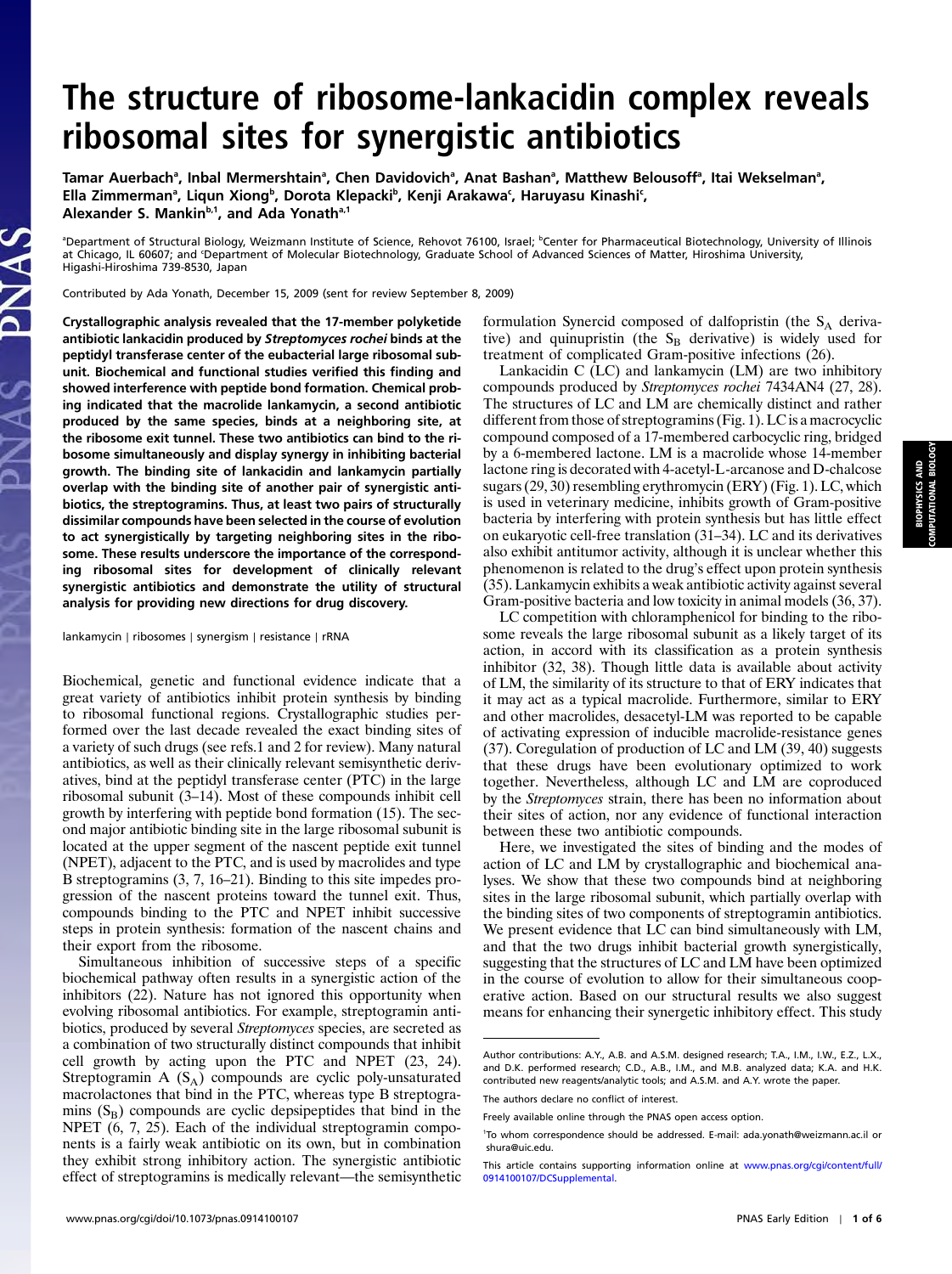

Fig. 1. Chemical structures of antibiotics relevant to this study. Three pairs are shown, in each the compounds that bind to the PTC are in the Upper panel, and their mates that bind to the NPET are in the Lower panel immediately below them. Erythromycin is inserted for size and structure comparisons.

presents the cases in which crystallographic analysis provided functional insights that, in turn, stimulated advanced biochemical and genetic studies, which yielded further clinical implications.

#### Results

**Lankacidin Binding Site.** The  $3.5 \text{ Å}$  resolution [\(Table S1](http://www.pnas.org/cgi/data/0914100107/DCSupplemental/Supplemental_PDF#nameddest=ST1)) difference electron density map calculated between the structure amplitudes of the large ribosomal subunits from Deinococcus radiodurans (D50S) in complex with LC (D50S-LC) and of the D50S native structure (41) allowed the unambiguous determination of the location (Fig. 2A) and conformation of LC in the PTC (Fig. 2B).

LC binding pocket is composed of nucleotides A2602, C2452, A2503, U2504, G2505, U2585, G2061, and U2506 (E. coli numbering throughout), and the bound LC is involved in an extensive network of hydrophobic interactions with most of these nucleotides. Additionally, LC is positioned within hydrogen bond distance to N1 and N2 of G2061, the 2′ ribose hydroxyls of distance to N1 and N2 of G2061, the 2' ribose hydroxyls of A2503, and O5' of G2505 (Fig.  $2B-D$ ). It partially occupies the location of the amino acid attached to the 3' end of A site A2503, and O5' of G2505 (Fig.  $2B-D$ ). It partially occupies tRNA (Fig. 3A) and barely reaches the macrolide binding site (Fig. 3C). The repositioning of the rRNA residues that occurs as a consequence of LC binding creates a unique network of interactions between five reoriented nucleotides: U2506, G2505, G2581, C2610, and G2576. Within this network G2576 stacks upon G2505, C2610 stacks upon G2581, and the exocyclic amine of G2505 is at a hydrogen bonding distance from O2 of C2610. Also, the amino group of G2505 is within a hydrogen bond reach of O4 of U2506, which shifts toward the LC's 1,3 dicarbonyl system. These newly established contacts stabilize the placement of G2505 and U2506 in a conformation that favors binding of LC. Additionally, similar to pleuromutilins that utilize a network of remote interactions, LC binding is influenced by the second-shell nucleotides, specifically G2576, A2062, C2530, U2531, C2507, U2584, G2581, C2610, and A2059. Thus, LC exploits the PTC'<sup>s</sup> inherent flexibility for achieving high binding affinity (9, 10).

In its binding site, LC macrolactone ring fits in the shallow depression in the wall of the PTC A site, by forming van der Waals interactions with U2504, G2505 and U2506. The importance of these interactions to the drug binding is manifested by structureactivity studies that showed that hydrogenation of the macrocyclic ring alters its ring conformation and reduces the inhibitory activity of LC (43). The 2-methyl group at the lactone edge of the macrocyclic ring inserts in the opening of the hydrophobic crevice formed by the splayed out bases of A2451 and C2452. This cleft also hosts the aminoacyl moiety of A site-bound aminoacyl-tRNA and is involved in binding of other PTC-targeting antibiotics,



Fig. 2. Interaction of lankacidin with D50S PTC. (A) LC (cyan) binding site at the PTC of D50S. (B) Modeling of LC structure in the (Fo-Fc) difference electron density map, contoured at 1.0 σ. (C) Chemical structure diagram of interactions of LC with the PTC nucleotides. (D) A network of induced interactions (in gray) between five PTC nucleotide residues that stabilize LC binding. The wild-type conformations are shown in pink.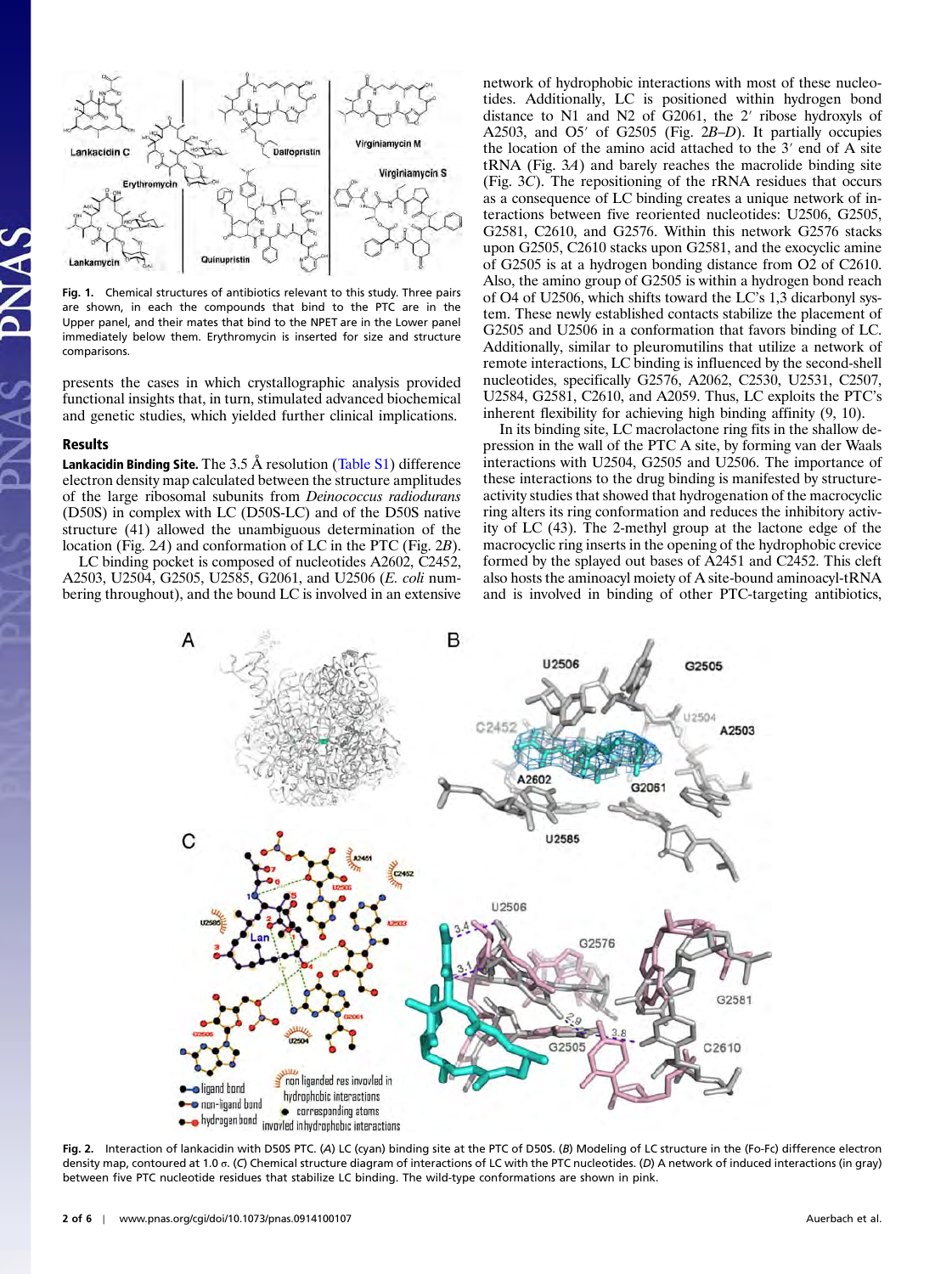

Fig. 3. Antibiotics in PTC and NPET of the ribosome. In all the panels, LC is shown in cyan and the amino acid-esterified 3′ ends of A- and P- sites tRNAs are in blue and green, respectively (42). Ribosomal RNA backbone is colored in gray. (A) Superposition of LC and an  $S_A$  compound dalfopristin (metallic blue) in PTC (6). The dalfopristin's mate  $S_B$  component, quinupristin, in the NPET (6) is shown in gold. (B) Superposition of LC and several other PTC-targeting antibiotics in their D50S binding sites: A section through the volume occupied by LC is shown in transparent cyan; the drugs shown are: clindamycin (3) in magenta, tiamulin (5) in purple; retapamulin (9) in slate, chloramphenicol (3) in red, dalfopristin (6) in metallic blue and methymycin (14) in orange and quinupristin (6) in gold. (C) Left: The relative positions of LC and ERY (red, from ref. 3) in D50S; right: The marked short distance between LC and ERY indicates a potential steric clash, thus explaining the competition of the two drugs for binding to the ribosome.

including  $S_A$  antibiotic compounds such as dalfopristin and virginiamycin M (3, 13, 44). The overlap of the LC and chloramphenicol binding sites (Fig. 3B) provides the structural basis for their competition for binding to the ribosome (32).

Despite significant size differences (Fig. 1), the position of LC closely resembles those of dalfopristin (6) and virginiamycin M (4). However, substantial differences were observed in the interactions of these compounds with the ribosome. In the D50S-Synercid complex (6) dalfopristin ring extends significantly farther toward the P site (Fig. 3A). As LC binds in the PTC center, it causes the flexible base of A2602, which plays a major role in tRNA translocation (42, 45), to undergo a 45° rotation compared to its placement in native D50S or in Synercid-bound complex. U2585, the second flexible nucleotide that also seems to play a role in A-tRNA translocation, undergoes only a minor alteration in D50S-LC complex, while it is rotated by 180° in D50S-Synercid complex. This rotation seems to occur because of steric hindrance of the dalfopristin large macrocyclic ring and to the occupation of the  $S_B$  site by quinupristin, the  $S_B$  component of Synercid. Other important details distinguish binding of LC and dalfopristin. While both drugs are hydrogen-bonded to the G2061 exocyclic amine, an additional H bond links dalfopristin with G2061 2′ hydroxyl (6). Both LC and Synercid induce a conformational change of C2610. However, in the D50S-LC complex C2610 stacks upon G2581 and is H-bonded to G2505, whereas in the D50S-Synercid complex it is flipped away because of steric hindrance caused by quinupristin. Additionally, while both LC and dalfopristin reorient the U2506 base, the shift of this base toward LC is unique.

Consistent with its binding to the functionally critical PTC, LC inhibited bacterial  $(E. \; coli)$  cell-free transcription-translation system, with a respectable  $IC_{50}$  of  $1.5 \pm 0.1 \mu M$  (Fig. 4A).



Fig. 4. Effect of LC on (A) protein synthesis in the  $E$ . coli cell-free system and (B) peptide bond formation catalyzed by S. aureus 70S ribosomes (circles) or D. radiodurans large ribosomal subunits (squares). (C) Competition of LC with 14C-ERY for binding to *D. radiodurans* 50S subunits. (D) Inhibition of cell-free translation (E. coli) by LM

Furthermore, confirming previous observation (32, 38), we found that the drug readily interfered with the peptide bond formation inhibiting the puromycin reaction catalyzed by either Staphylococcus aureus 70S ribosomes (IC<sub>50</sub>0.32  $\pm$  0.02  $\mu$ M) or isolated large ribosomal subunits of D. radiodurans (IC<sub>50</sub>10.0  $\pm$  6.0  $\mu$ M) (Fig. 4B). This result affirmed LC as an effective PTC inhibitor.

Lankacidin and Lankamycin Can Simultaneously Bind to the Ribosome. S. rochei secretes two antibiotics, a 17-member ring macrocyclic LC and a 14-member ring macrolide LM. LM is structurally similar to ERY (Fig. 1) and thus we assumed that it is likely to bind to the ribosome at the site and orientation similar to ERY, namely at the NPET in immediate proximity to the PTC, the LC binding site. However, the comparison of the position of ERY in D50S (3) with the crystal structure of D50S-LC complex (Fig. 3C) revealed that the desosamine sugar of ERY

approaches the macrocyclic ring of LC too close for simultaneous binding of both drugs. In agreement with this notion, competition experiments showed that LC displaced <sup>14</sup>C-ERY from D50S with IC<sub>50</sub> of 355  $\pm$  26 nM (Fig. 4C). These observations raised the question whether similar to ERY, LM will also compete with LC for ribosome binding. If so, why would an antibioticproducing microorganism synthesize two competing drugs?

Since the lack of radiolabeled LC and LM precluded direct measurement of their binding to the ribosome, we applied an alternative technique to address this puzzle. We first verified that LM binds to the ribosome and inhibits protein synthesis. Indeed, in the E. coli cell-free system, LM inhibited translation  $(IC_{50}$  of  $275 \pm 36$  μM) (Fig. 4D), arguing that the antibiotic does bind to the ribosome, albeit with only moderate affinity. RNA probing was then utilized to follow the binding of LC and LM to the ribosome. For the consistency of structural data, we carried out RNA probing experiments using D. radiodurans large ribosomal subunits. Binding of LC and LM was analyzed using chemical modifying reagents 1-cyclohexyl-3-(2-morpholinoethyl) carbodiimide metho-*p*-toluene sulfonate (CMCT) and dimethyl sulfate (DMS) (46).

In accord with crystallographic data, association of LC with D50S results in a strong protection of the PTC nucleotide residues U2506 and U2585 from CMCT modification (Fig. 5A). We also noted that upon LC binding, A2059 became partially protected from DMS, whereas modification of A2058 was increased (Fig. 5B). This effect correlated with the crystallographic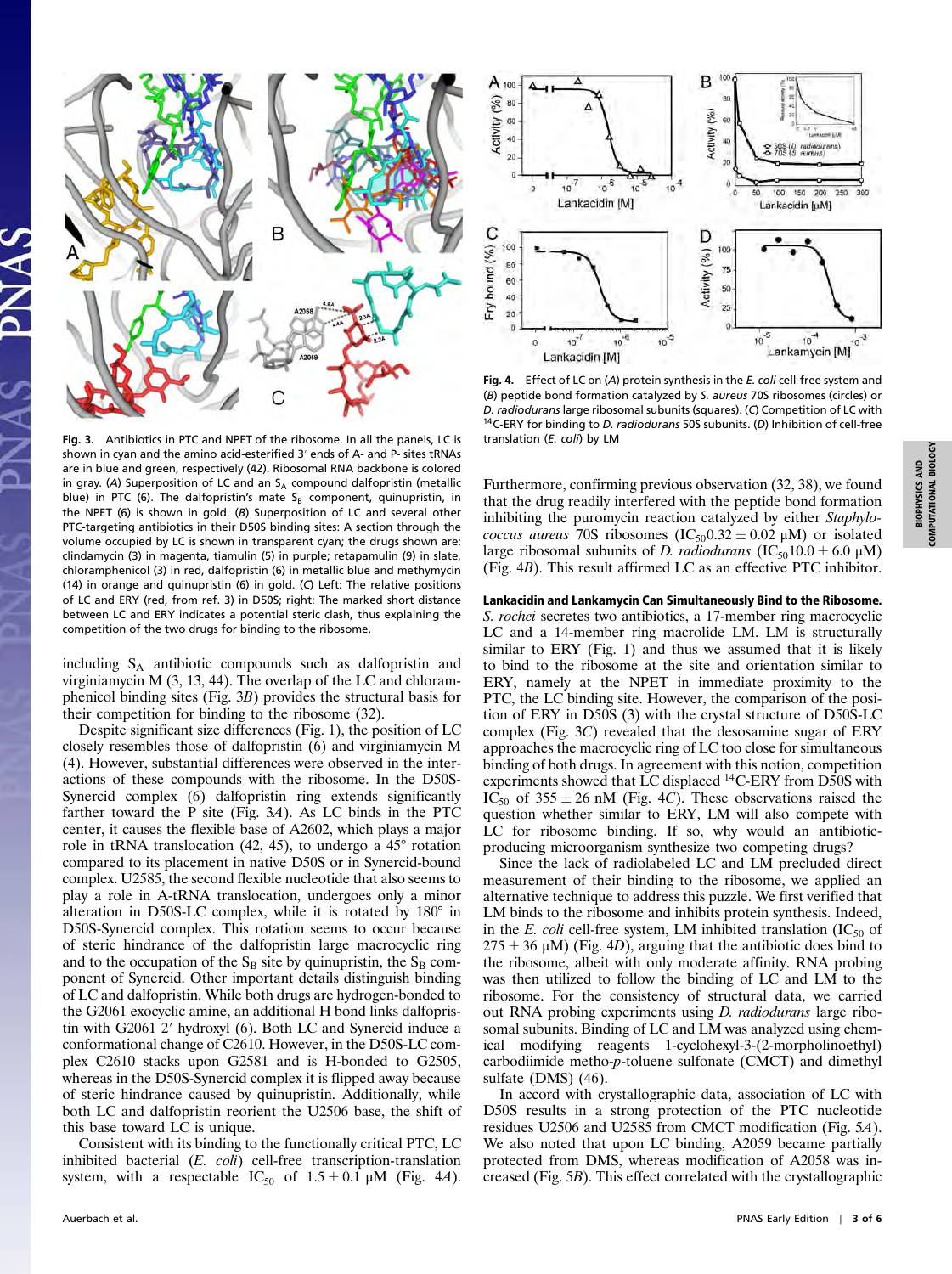

Fig. 5. Chemical probing of interactions of LC (filled arrowheads), LM (open arrowheads) and ERY (open circles) with the ribosome. Protection of 23S rRNA residues from (A) CMCT and (B) DMS modification by LC. (C) Protection of 23S rRNA residues from CMCT modification by LM. (D) Protections from CMCT afforded by LC, LM, and ERY present alone or in combination. Small open circles indicate bands that appeared because of slight nuclease degradation, which were not reproducible between the repeated experiments.

structure of the LC-D50S complex where upon LC binding A2059 is stacked upon A2503, and such stacking may partly expose the surface of A2058, yielding access for DMS. This result indicated that LC-induced restructuring of the D50S nucleotide residues in the PTC can propagate allosterically to the proximal segment of the NPET.

Similar to ERY and other 14-member ring macrolides, binding of LM results in protection of U2609 from CMCT modification and of A2058 and A2059 from DMS modification (Fig. 5C and D). We then exploited the idiosyncratic protections of 23S rRNA residues against CMCT modification, afforded by LC and LM, to interrogate their simultaneous interaction with the ribosome. At 50 μM, LC shields U2506 and U2585 from alterations. However, the accessibility of these residues to CMCT is not affected by LM or ERY (Fig. 5). Conversely, LM (at 500  $\mu$ M) or ERY (at 50  $\mu$ M) strongly protect U2609, while LC has no effect on this nucleotide. Thus, protection of U2506 and U2585 indicates LC binding, whereas protection of U2609 reveals LM or ERY binding. When LC and LM are present together, all the three residues (U2506, U2585, and U2609) are protected, indicating that LC and LM are simultaneously bound to the ribosome. In contrast, and in agreement with the binding experiments, the LC-mediated protection of U2506 and U2585 is partially relieved upon addition of ERY (Fig. 5D) and ERY-dependent protection of U2609 is partly reversed when LC is present. Thus, while LC and ERY compete for the binding to the ribosome, LC and LM can bind simultaneously to their respective targets in the PTC and NPET.

LC and LM Act Synergistically Upon Bacterial Cells. Because the binding site of LC and LM partially overlaps with that of  $S_A$ and  $S_B$  antibiotics, and because  $S_A$  and  $S_B$  act synergistically, we anticipated that despite the difference in their size and chemical properties from streptogramins, LC and LM may also exhibit synergy. To address this issue we performed in vivo and in vitro experiments, using whole cell bacteria as well as a bacterial cell-free system. Synergism was observed by an in vivo assay that utilizes a susceptible strain of Gram-positive S. aureus. We analyzed the minimal inhibitory concentrations (MIC) in a checkerboard fashion and plotted the results as a fraction of MIC (FIC) of individual compounds (Fig. 6). In this assay, antibiotics are considered synergistic if the curve has a concave shape, whereas a linear plot reflects additive action of the drugs, and a convex graph shows antagonistic interaction (47). The experimental MIC plot (solid line in Fig. 6) had a well-pronounced concave character revealing synergy in action of LC and LM. These findings were further verified in an  $E$ . coli cell-free transcription-translation system. Thus, similar to streptogramins, the two antibacterial compounds produced by S. rochei bind simultaneously to the neighboring sites in the ribosome and synergistically inhibit sensitive bacteria.

#### Discussion

The crystallographic and biochemical data presented here firmly established the PTC as the site of LC action. The inhibitory effect of the antibiotic upon peptide bond formation is likely achieved by preventing the binding or the proper placement of aminoacyl moiety of aminoacyl-tRNA in the A site (Fig. 3A). As LC trespasses the P site, it may also affect the exact positioning of the peptidyl tRNA C terminus. Although LC is chemically distinct and is less bulky than most  $S_A$ -type drugs, its binding site partially overlaps with that of  $S_A$  compounds  $(4, 6)$ . Furthermore, both, LC and  $S_A$  drugs and U2506 that is involved in PTC functions (42, 48–50).

As can be concluded from the similarity of chemical structures of LM and ERY and from the overlap of the set of nucleotides protected by these two compounds, LM binds to the NPET macrolide binding site in a fashion similar, albeit not identical, to the other macrolides (Fig. 5). The same NPET region accommodates the B components of streptogramin antibiotics, but owing to differences in chemical nature (Fig. 1), the  $S_B$  compounds and macrolides exploit a different set of interactions (3, 4, 6, 7).

Because the LC and  $S_A$  binding sites in the PTC (Fig. 3C) are adjacent to the macrolides and  $S_B$  binding sites, it is conceivable that compounds acting upon these two sites can either compete or cooperate in binding to the ribosome. Streptogramins are known for their synergistic action (24, 51). Such cooperativity



Fig. 6. Synergistic inhibitory activity of LC and LM upon S. aureus. The plots represent changes in MIC of individual compounds when both drugs are present in combination. The general shapes of the hypothetical curves corresponding to the additive, synergistic, or antagonistic mode of the drug combinations are shown by broken lines. The experimental curve is shown as a solid line with the MIC values (shown as a fraction of MIC of LM or LC acting alone) indicated by filled circles.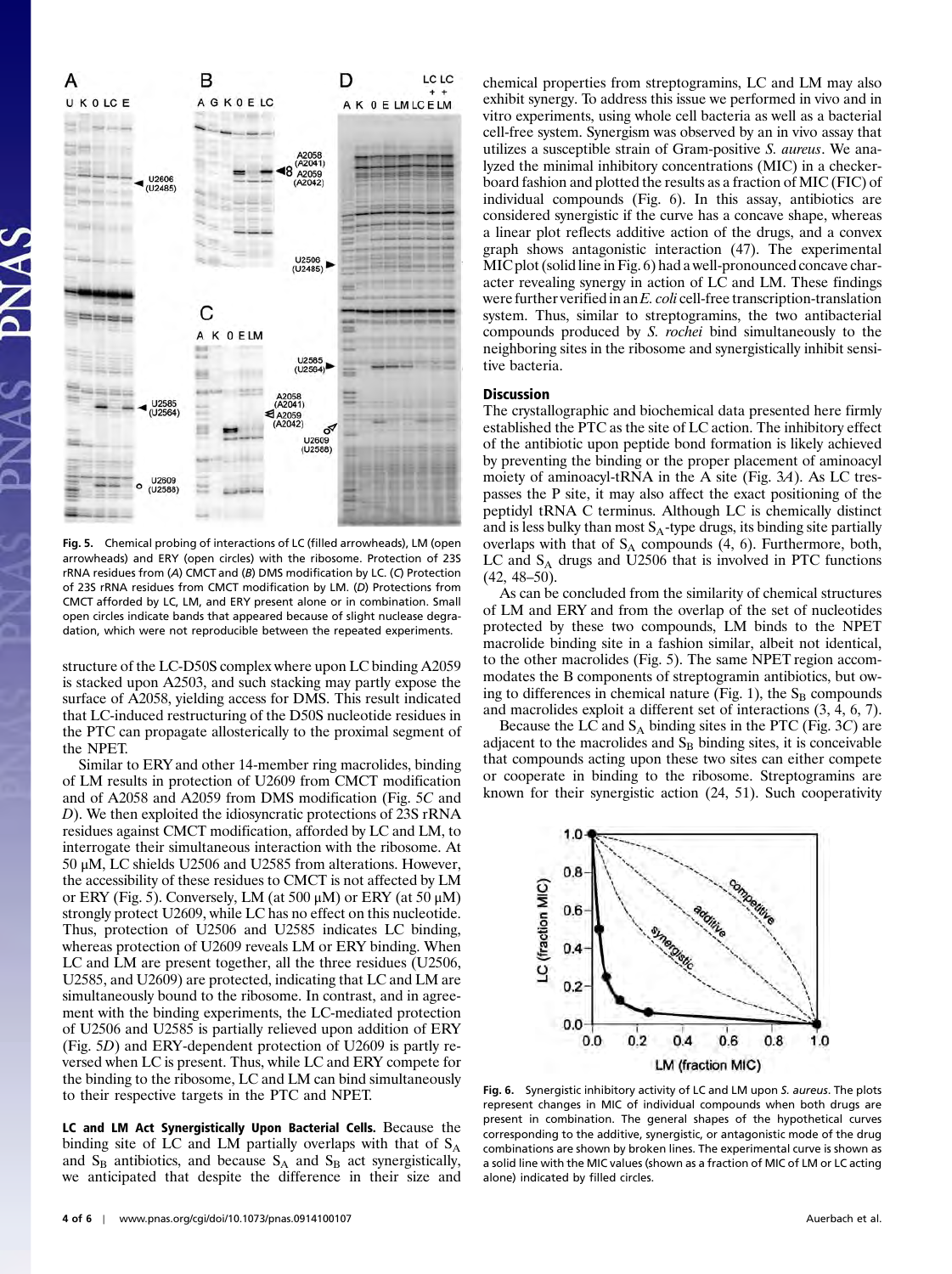makes evolutionary sense: The same microorganism produces both  $S_A$  and  $S_B$  components, and their mutually enhanced action should be highly beneficial for the antibiotic producer. This notion initially did not seem to hold true for the macrocyclic LC and a macrolide LM. Our experiments showed that LC and ERY do not cooperate, but rather compete for binding to the D. radiodurans ribosome. Hindrance may result from a direct clash between ERY desosamine sugar and the LC macrocyclic ring (Fig. 3C) or by allosteric modulation of the binding site of one compound by binding of its counterpart. The altered DMS reactivity of A2058 and A2059, the nucleotides located in the heart of the macrolide binding site (Fig. 5A), upon the LC binding might be a reflection of such allostery. However, the competition between LC and ERY is not so surprising: These drugs are produced by different microorganisms and were not "designed" to work together. In contrast, LM is coproduced with LC. Both drugs appear to be coregulated, and thus similar to the streptogramins case, seem to be intended to work together (39, 40). In agreement with this hypothesis, our results show their simultaneous binding to the ribosome. The small structural differences between ERY and LM (Fig. 1) are likely to cause the variation in their binding properties. One of the important distinctions between LM and ERY is the nature of the C5-linked sugar residue (D-desosamine in ERY vs. D-chalcose in LM). Even small modifications of desosamine in ERY vs. D-chacose in ENY.<br>Even small modifications of desosamine in ERY can dramatically<br>alter the antibiotic's activity (52, 53). Replacement of 3' dimethyl amine of ERY with a methoxy group in LM may facilitate accommodation of the C5-sugar residue in a narrow space left between the A2058/A2059 ridge and the bound LC molecule (see Fig. 3C). Similarly, minute modifications in the structure of the antibiotics or in their binding sites may have significant effects on their binding and properties (20, 37, 54, 55). LM on its own is a less potent protein synthesis inhibitor than ERY. However, LM reduced activity is compensated by its ability to act synergistically with LC. Thus, it appears that the LM synthetic pathway has been evolutionary optimized to generate a 14-member ring macrolide capable of simultaneous binding and synergistic action with LC. It is hardly a coincidence that two different combinations of synergistic protein synthesis inhibitors, the  $S_A$  and  $S_B$  components of streptogramins or LC and LM, utilize the same two adjacent sites in the large ribosomal subunit. These sites might be best suited within the ribosome for accommodating pairs of compounds that would be able to tightly bind and inhibit protein synthesis in a synergistic fashion. Previously, significant resources went into development of streptogramins into a clinical drug. This effort resulted in a useful and successful streptogramin antibiotic, Synercid. Yet, to the best of our knowledge, no focused attempt was dedicated to optimizing the combination of LC/LM or, for that matter, LC with any other macrolide. Our studies demonstrate the validity of LC/LM synergism and provide a structural basis for chemical modifications of either of the two components,

- 1. Poehlsgaard J, Douthwaite S (2005) The bacterial ribosome as a target for antibiotics. Nat Rev Microbiol, 3(11):870–881.
- 2. Bottger EC (2006) The ribosome as a drug target. Trends Biotechnol, 24(4):145–147. 3. Schluenzen F, et al. (2001) Structural basis for the interaction of antibiotics with the
- peptidyl transferase center in eubacteria. Nature, 413(6858):814–821. 4. Hansen JL, et al. (2003) Structures of five antibiotics bound at the peptidyl transferase center of the large ribosomal subunit. J Mol Biol, 330(5):1061–1075.
- 5. Schluenzen F, et al. (2004) Inhibition of peptide bond formation by pleuromutilins: The structure of the 50S ribosomal subunit from Deinococcus radiodurans in complex with tiamulin. Mol Microbiol, 54(5):1287–1294.
- 6. Harms J, et al. (2004) Alterations at the peptidyl transferase center of the ribosome induced by the synergistic action of the streptogramins dalfopristin and quinupristin. BMC Biol, 2(1):4;1–10.
- 7. Tu D, et al. (2005) Structures of MLSBK antibiotics bound to mutated large ribosomal subunits provide a structural explanation for resistance. Cell, 121:257–270.
- 8. Leach KL, et al. (2007) The site of action of oxazolidinone antibiotics in living bacteria and in human mitochondria. Mol Cell, 26(3):393–402.
- 9. Davidovich C, et al. (2007) Induced-fit tightens pleuromutilins binding to ribosomes and remote interactions enable their selectivity. Proc Natl Acad Sci USA, 104 (11):4291–4296.

which could lead to the improvement of the inhibitory action of the LC/LM pair and its clinical relevance. Notably, the  $S_A$  compounds (for example quinupristin or virginiamycin S) are significantly larger than LC (Figs. 1 and 3A) and therefore have more chemical entities facilitating their binding to the ribosome pocket and forming a stable network of interactions. It is likely, therefore, that decorating LC with additional groups capable of forming new interaction with rRNA in its binding site may increase its affinity. Modulating the properties of the LM sugar residues may further add to the potency of the LC/LM pair.

### Conclusions

We showed that two antibiotics, LC and LM, produced by S. rochei are protein synthesis inhibitors that act upon neighboring sites in the large ribosomal subunit and that their simultaneous action synergistically inhibits growth of sensitive bacteria. Our structural and biochemical data imply that optimization of this drug pair leading to high affinity concurrent binding to the ribosome may be reached by minor chemical alterations. Furthermore, our results suggest that certain combinations of PTC inhibitors with the NPET-bound compounds in their natural or chemically modified versions might exhibit synergy. Exploring such drug combinations by co-optimizing their structure or by linking them together into a single molecule may pave the way for the development of advanced antibiotics targeting the ribosome.

### Materials and Methods

Crystals of D50S, grown as in ref. 41, were soaked in a solution containing lankacidin. Crystallographic data were collected with highly collimated synchrotron x-ray beam and processed with HKL2000 (56) and CCP4 (57) using the available crystal structure of lankacidin C (29). After map tracing and refinement by COOT (58) and CNS (59, 60) ribosome-antibiotic interactions were identified by LigPlot (61) and LPC (62), and images were generated by PyMol (63). Coordinates were deposited in the protein data bank (PDB) with accession code 3JQ4.

Antibiotic binding and inhibition of cell-free translation were determined as described in ref. 64. Inhibition of the peptidyl transferase reaction by LC was performed and analyzed as described in refs. 65 and 66. The data were analyzed using Prism 4 (GraphPad Software). RNA probing was carried out as described in ref. 16 and 46 using D50S. Additional details can be found in [SI Text](http://www.pnas.org/cgi/data/0914100107/DCSupplemental/Supplemental_PDF#nameddest=STXT).

ACKNOWLEDGMENTS. We thank the ribosome group at the Weizmann Institute for participating in the experiments reported here and Dr. Llano-Sotelo (University of Illinois at Chicago) for helping with the analysis of the inhibitory and competition data. We thank Dr. Weisblum (University of Wisconsin) for providing initial samples of lankamycin and Pfizer, Inc. for lankacidin. Crystallographic data were collected at station 19ID at the Advanced Photon Source (Argonne National Laboratory) and ID23-2 at the European Synchrotron Radiation Facility, and we thank the staff of both facilities for excellent assistance. This work was supported by National Institutes of Health grants GM34360 (to A.Y.) and U19 AI56575 (to A.S.M.) and by the Kimmelman Center for Macromolecular Assemblies. CD is supported by the Adams Fellowship Program of the Israel Academy of Sciences and Humanities. A.Y. holds the Martin and Helen Kimmel Professorial Chair.

- 10. Davidovich C, et al. (2008) Structural basis for cross-resistance to ribosomal PTC antibiotics. Proc Natl Acad Sci USA, 105(52):20665–20670.
- 11. Ippolito JA, et al. (2008) Crystal structure of the oxazolidinone antibiotic linezolid bound to the 50S ribosomal subunit. J Med Chem, 51(12):3353–3356.
- 12. Wilson DN, et al. (2008) The oxazolidinone antibiotics perturb the ribosomal peptidyl-transferase center and effect tRNA positioning. Proc Natl Acad Sci USA, 105(26):13339–13344.
- 13. Gurel G, et al. (2009) U2504 determines the species specificity of the A-site cleft antibiotics the structures of tiamulin, homoharringtonine, and bruceantin bound to the ribosome. J Mol Biol, 389(1):146–156.
- 14. Auerbach T, et al. (2009) Structural basis for the antibacterial activity of the 12-membered-ring mono-sugar macrolide methymycin. Biotechnolog, 84:24–35.
- 15. Polacek N, Mankin AS (2005) The ribosomal peptidyl transferase center: Structure, function, evolution, inhibition. Crit Rev Biochem Mol Biol, 40(5):285–311.
- 16. Moazed D, Noller HF (1987) Chloramphenicol, erythromycin, carbomycin and vernamycin B protect overlapping sites in the peptidyl transferase region of 23S ribosomal RNA. Biochimie, 69:879–884.
- 17. Xiong L, et al. (1999) A ketolide resistance mutation in domain II of 23S rRNA reveals the proximity of hairpin 35 to the peptidyl transferase center. Mol Microbiol, 31(2):633–639.

COMPUTATIONAL BIOLOGYBIOPHYSICS AND<br>COMPUTATIONAL BIOLOG BIOPHYSICS AND